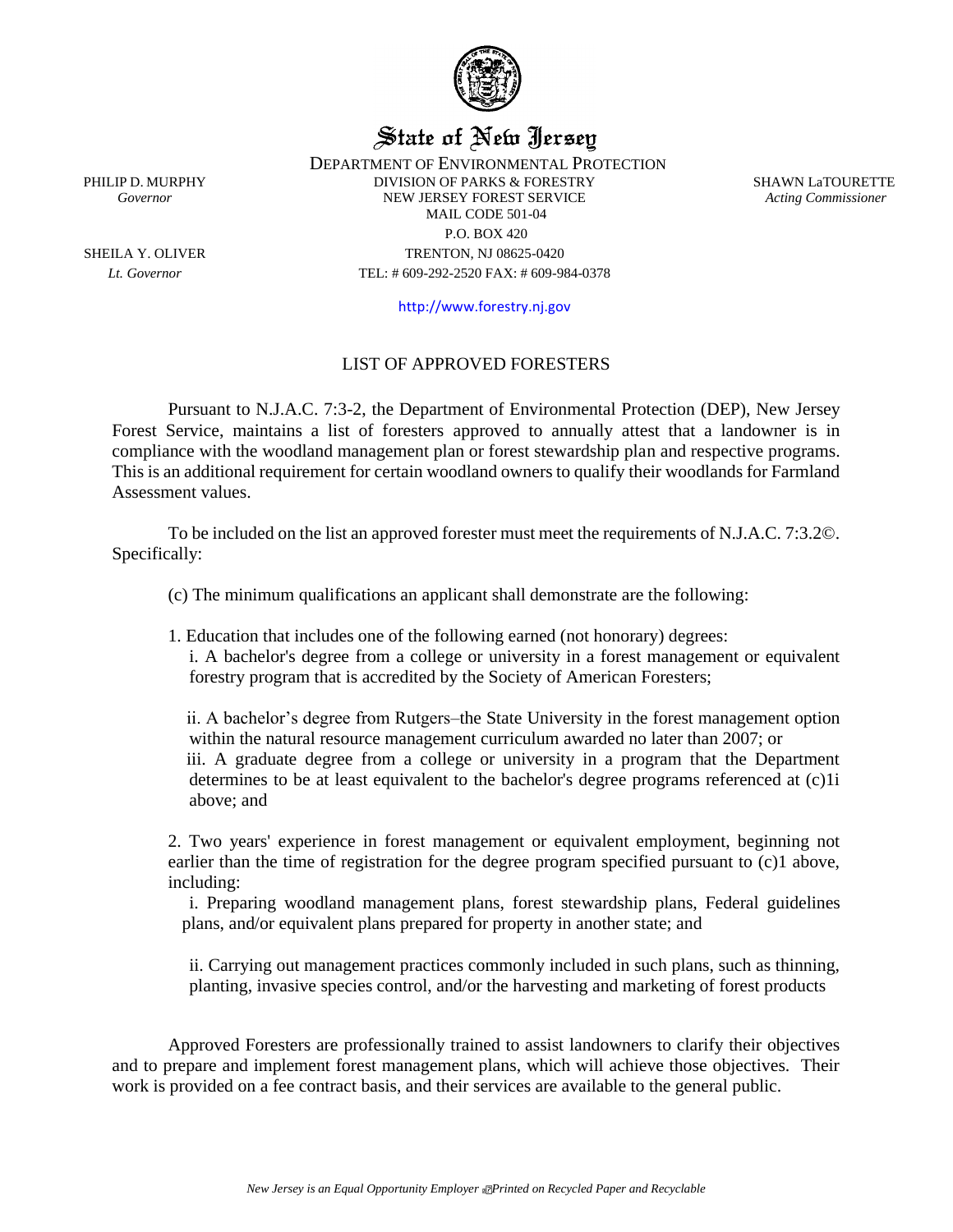#### **New Jersey State Approved Foresters**

Fees charged by a consulting forester may be based on an hourly or daily rate, acreage of the forest, or contract price based on a percentage of gross revenues from the sale of forest products. Many variables such as distance, size of tract, boundary line designation (marking), location, terrain, site, stand conditions and landowners' objectives, to name a few, are determining factors in establishing a fee. Therefore, consulting fees for management services not only can vary between consultants but also must necessarily vary from tract to tract and area to area.

Costs should be one consideration in choosing a consultant but a forester's experience, past performance record and understanding of the client's objectives are also important factors. Compilation and distribution of this list in no way infers that the Bureau of Forest Management is recommending or guaranteeing the professional competence or quality of performance of approved foresters. The Bureau of Forest Management is stating the regulatory requirements to be included on this list. The list is provided to assist landowners in obtaining certification by an approved forester that their woodlands are in compliance with the filed woodland management or forest stewardship plan accordance with N.J.A.C.18:15-2.7 and N.J.A.C. 7:3-5.2, respectively.

## **Key to Consulting Foresters' Services**

- 1. Timber Inventory and Appraisal
- 2. Forest Management Plan Preparation
- 3. Reforestation/Tree Planting Assistance
- 4. Timber Stand Improvement
- 5. Firewood Marketing and Management
- 6. Timber Sale Administration includes marking, selling and supervising sale of timber and other forest products.
- 7. Forest Insect and Disease Control
- 8. Christmas Tree Management
- 9. Forest Wildlife Management
- 10. Forest Taxation and Finance
- 11. Tree Farm Inspection and Recertification
- 12. Forest Stewardship Plan Preparation
- 13. Community Forestry Management Plan Preparation

#### **Key to Professional Association Membership**

- ACF Association of Consulting Foresters
- SAF Society of American Foresters
- CF Certified Forester
- LTE New Jersey Licensed Tree Expert (formerly Certified Tree Expert CTE)
- RPF Registered Professional Forester in Maryland
- ISA International Society of Arboriculture
- TSP Technical Service Provider (USDA, Natural Resource Conservation Service)
- CFMP Community Forestry Management Plan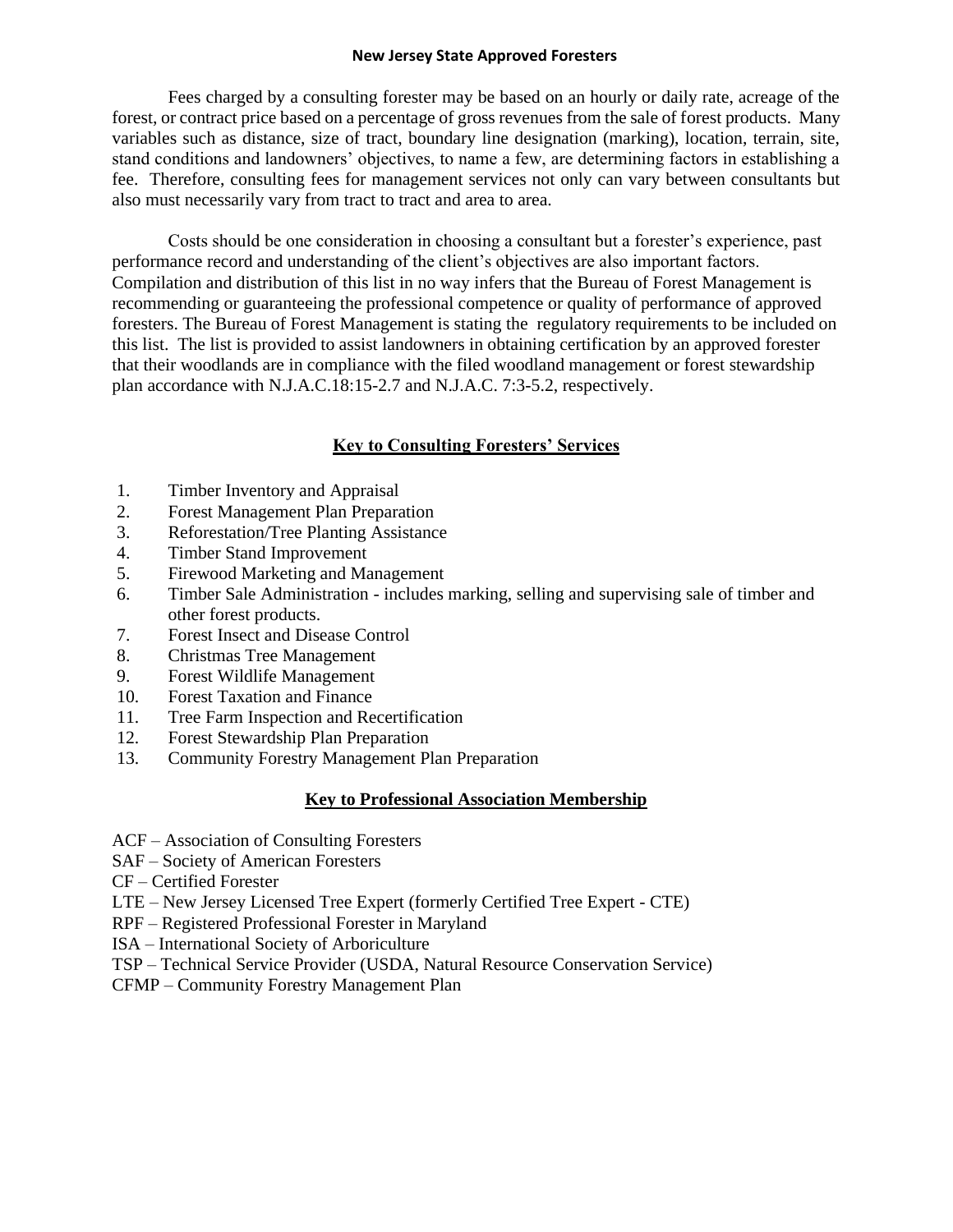## **New Jersey State Approved Foresters**

#### **Department of Environmental Protection Division of Parks and Forestry New Jersey Forest Service**

May 11, 2022

| G. Lester Alpaugh SAF, CF, LTE, TSP<br>PO Box 211<br>Stockton, NJ 08559<br>Tel. 609.397.0615<br>Area: Hunterdon, Mercer, Morris,<br>Somerset, Warren<br>Services: 2-9, 11, 12<br>Email: frstree@comcast.net        | <b>Paul Barrett SAF, LTE</b><br>2525 Arapahoe Ave. #E4-511<br>Boulder, CO 80302<br>Tel. 720.491.9848<br>Area: Essex, Hunterdon, Middlesex,<br>Morris, Somerset, Sussex, Warren<br>Services: 1-10, 12<br>Email: barrett@pobox.com | <b>David Beers SAF</b><br>PO Box 313<br>Norfolk, CT 06058<br>Tel. 860.384.1213<br>Area: Entire State<br>Services: 1-12<br>Email: davidbeers72@gmail.com                                                                           |
|--------------------------------------------------------------------------------------------------------------------------------------------------------------------------------------------------------------------|----------------------------------------------------------------------------------------------------------------------------------------------------------------------------------------------------------------------------------|-----------------------------------------------------------------------------------------------------------------------------------------------------------------------------------------------------------------------------------|
| <b>Andrew Bennett SAF, TSP</b><br>PO Box 790<br>Lafayette, NJ 07848<br>Tel. 973.729.7430<br>Area: Hunterdon, Passaic, Morris,<br>Sussex, Warren<br>Services: 1-7, 9-10, 12<br>Email: andy@ridgeandvalleyforest.com | <b>Deborah Boerner-Ein</b><br>157 Brynmaur Avenue<br>Hammonton, NJ 08037<br>Tel. 609.561.1183<br>Area: Atlantic, Cape May, Cumberland<br>Services: 1, 2, 5, 6, 9<br>Email: <b>debe1@comcast.net</b>                              | George J. Boesze SAF, CF<br>125 Sandhill Terrace<br>Stroudsburg, PA 18360<br>Tel. 570.992.3686<br>Area: Hunterdon, Morris, Passaic,<br>Somerset, Sussex, Warren<br>Services: 1-9, 11, 12<br>Email: gboesze@ptd.net                |
| <b>Ian Borden SAF</b><br>329 South Stump Tavern Road<br>Jackson, NJ 08701<br>Tel. 732.363.0060<br>Area: Atlantic, Burlington, Monmouth,<br>Ocean<br>Services: 1-8<br>Email:                                        | <b>Dylon Borger SAF</b><br>PO Box 790<br>Lafayette, NJ 07848<br>Tel. 570.729.7430<br>Area: Hunterdon, Passaic, Morris,<br>Sussex, Warren<br>Services: 1-12<br>Email: dylonborger@gmail.com                                       | William Brash, Jr. SAF, LTE, TSP<br>5 Wildwood Way<br>Freehold, NJ 07728<br>Tel. 732.890.0725<br>Area: Entire State<br>Services: 1, 2, 4-9, 11<br>Email: forester82@aol.com                                                       |
| E. Joseph Bruschetta SAF, TSP<br>1178 Ridge Rd.<br>Phillipsburg, NJ 08865<br>Tel. 908.475.8466<br>Area: Entire State<br>Services: 1-9, 11-13<br>Email: <b>brusc@eclipse.net</b>                                    | <b>Earl Burnside SAF</b><br>4892 South Mountain Drive<br>Emmaus, PA 18049<br>Tel. 610.509.7403<br>Area: Hunterdon, Mercer, Warren<br>Services: 1, 2, 4-6<br>Email:                                                               | <b>Donald Donnelly SAF, LTE, TSP</b><br>650 Jackson Valley Rd.<br>Oxford, NJ 07863<br>Tel. 908.752.2538<br>Area: Hunterdon, Morris, Passaic,<br>Somerset, Sussex, Warren<br>Services: 1-7, 9-12<br>Email: donnellydon@comcast.net |
| Thomas D. Doty SAF, CF, LTE, ISA<br>45 Lilac Drive<br>Flemington, NJ 08822<br>Tel. 908.824.2244<br>Area: Hunterdon, Morris, Warren<br>Services: 1-5, 7, 9, 12<br>Email: dotys2@msn.com                             | Joseph Dunn SAF, LTE, TSP<br>49 Millbrook-Stillwater Rd.<br>Blairstown, NJ 07825<br>Tel. 908.362.8368<br>Area: Entire State<br>Services: 1-12<br>Email: dunnjose@gmail.com                                                       | Ronald Farr SAF, CF, RPF, TSP<br>6 Ricker Road<br>Newfoundland, NJ 07435<br>Tel. 973.908.2136<br>Area: Entire State<br>Services: 1-9, 11-13<br>Email: farrforest@yahoo.com                                                        |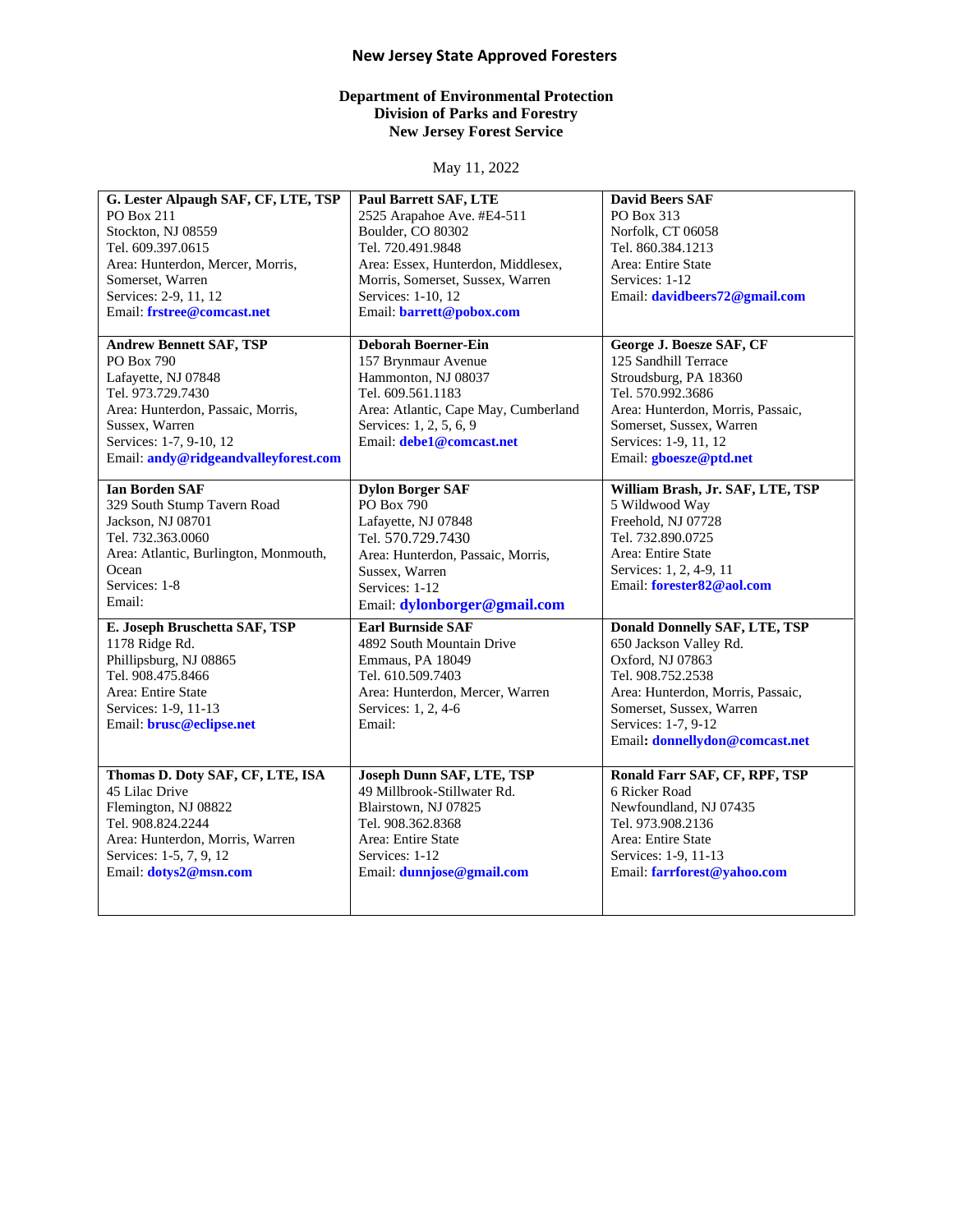| <b>Lorens D. Fasano</b>                 | G. Mike Fee SAF                       | <b>Douglas Freese</b>                    |
|-----------------------------------------|---------------------------------------|------------------------------------------|
| PO Box 72                               | 10 Paulinskill Road                   | 2148 Chestnut Road                       |
| Brookside, NJ 07926                     | Hardwick, NJ 07825                    | Coopersburg, PA 18036                    |
| Tel. 973.214.8294                       | Tel. 908.362.5565                     | Tel. 609.865.0960                        |
| Area: Entire State                      | Area: Sussex, Warren                  | Area: Entire State                       |
| Services: 1-11                          | Services: 1-4, 6, 8, 9, 12            | Services: 1-3, 9                         |
| Email: fasanotrees@gmail.com            | Email: svfsllc@hotmail.com            | Email: njwetlandmitigation@gmail.com     |
|                                         |                                       |                                          |
| Dennis Galway SAF, CF, LTE              | Heather J. Gracie SAF, CF             | <b>Duke Grimes SAF</b>                   |
| PO Box 789                              | PO Box 492                            | 1 Ivy Glen Lane                          |
| Bernardsville, NJ 07924                 | Gladstone, NJ 07934                   | Lawrenceville, NJ 08648                  |
|                                         |                                       | Tel.                                     |
| Tele. 908.696.9133                      | Tel. 908.781.6711                     |                                          |
| Area: Entire State                      | Area: Entire State                    | Area: No longer accepting new clients    |
| Services: 1-12                          | Services: 1-12                        | Services:                                |
| Email: dgalwaydsl@verizon.net           | Email: heather@gracieharrigan.com     | Email:                                   |
| <b>William Grundmann LTE</b>            | Christina Harrigan SAF, CF            | <b>Jordon Heller SAF</b>                 |
|                                         | PO Box 492                            | PO Box 886                               |
| 2770 South Delaware Drive               |                                       |                                          |
| Easton, PA 18042                        | Gladstone, NJ 07934                   | Pine Bush, NY 12566                      |
| Tel. 908.200.1518                       | Tel. 908.781.6711                     | Tel. 845.489.0678                        |
| Area: Hunterdon, Morris, Somerset,      | Area: Entire State                    | Area: Warren, Sussex, Passaic, Bergen,   |
| Warren                                  | Services: 1-12                        | Hunterdon, Morris, Essex, Hudson,        |
| Services: 1, 2, 4, 5, 7                 | Email: chrissy@gracieharrigan.com     | Somerset                                 |
| Email:                                  |                                       | Services: 1-7, 9, 12                     |
|                                         |                                       | Email: greenjeansforestry@gmail.com      |
|                                         |                                       |                                          |
| Gregory Huse SAF, CF, LTE, ISA          | Rodney Jones ACF, SAF, CF             | <b>Steven Kallesser SAF, CF, TSP</b>     |
|                                         | 20 Garden Street                      | PO Box 492                               |
| 6429 Deep Calm                          |                                       |                                          |
| Columbia, MD 21045                      | Walton, NY 13856                      | Gladstone, NJ 07934                      |
| Tel. 703.695.3588                       | Tel. 607.865.5917                     | Tel. 908.781.6711                        |
| Area: Bergen, Essex, Hunterdon,         | Area: Bergen, Passaic, Sussex, Warren | Area: Entire State                       |
| Middlesex, Monmouth, Morris, Passaic,   | Services: 1-7, 9-11                   | Services: 1-12                           |
| Somerset, Sussex, Warren                | Email: rjones52@stny.rr.com           | Email: steve@gracieharrigan.com          |
| Services: 1-11                          |                                       |                                          |
| Email: ghuseforester@nym.hush.com       |                                       |                                          |
|                                         |                                       |                                          |
| Craig Kane SAF, CF                      | <b>Alexander Kelchner SAF</b>         | <b>Brian R. Kieffer</b>                  |
| PO Box 876                              | PO Box 492                            | 1405 Chews Landing Road, Suite 31        |
|                                         |                                       | Laurel Springs, NJ 08021                 |
| Alloway, NJ 08001                       | Gladstone, NJ 07934                   |                                          |
| Tel. 856.453.8696                       | Tel. 908.781.6711                     | Tel. 856.352.2090                        |
| Area: Atlantic, Camden, Cape May,       | Area: Entire State                    | Area: Atlantic, Burlington, Camden, Cape |
| Cumberland, Gloucester, Salem           | Services: 1-12                        | May, Cumberland, Gloucester, Ocean,      |
| Services: 1-7, 9-12                     | Email: alex@gracieharrigan.com        | Salem                                    |
| Email: craigkane876@comcast.net         |                                       | Services: 1-6, 9-12                      |
|                                         |                                       | Email: brian@pinecreekforestry.com       |
|                                         |                                       |                                          |
| <b>Thomas Koeppel SAF</b>               | Michael LaMana SAF, CF, LTE           | <b>Vinh Lang SAF</b>                     |
| PO Box 54                               | P.O. Box 678                          | 1405 Chews Landing Road, Suite 31        |
| Pequannock, NJ 07440                    | Lafayette Hill, PA 19444              | Laurel Springs, NJ 08021                 |
| Tel. 973.633.0360                       | Tel. 609.493.9888                     | Tel. 856.352.2090                        |
|                                         | Area: Entire State                    |                                          |
| Area: Bergen, Essex, Hunterdon, Morris, |                                       | Area: Atlantic, Burlington, Camden, Cape |
| Passaic, Somerset, Sussex, Warren       | Services: 1-13                        | May, Cumberland, Gloucester, Ocean,      |
| Services: 1-9, 11, 12                   | Email: mike@lamanaforestry.com        | Salem                                    |
| Email: tkoeppel@mindspring.com          |                                       | Services: 1-13                           |
|                                         |                                       | Email: vinh@pinecreekforestry.com        |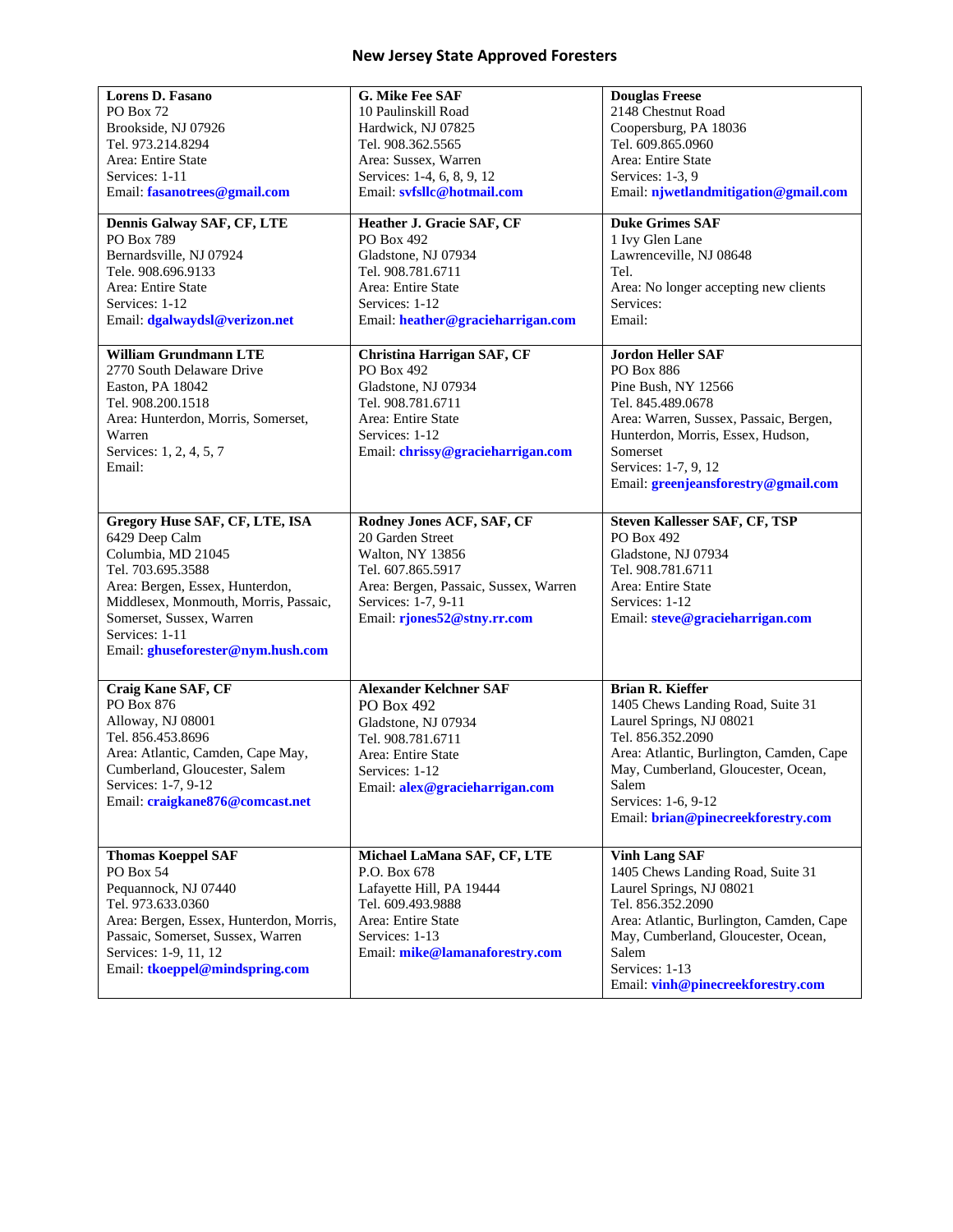| John D. Linson SAF, LTE, ISA, CFMP<br>PO Box 6089<br>West Orange, NJ, 07052<br>Tel. 973.766.2143<br>Area: Essex, Hunterdon, Morris, Passaic,<br>Sussex, Warren<br>Services: 1, 3-6, 13<br>Email:                                                                        | Gary Lovallo SAF, CF, LTE<br>PO Box 564<br>Old Bridge, NJ 08857<br>Tel. 732.525.5656<br>Area: Hunterdon, Mercer, Middlesex,<br>Monmouth, Ocean, Somerset, Union<br>Services: 1 - 7<br>Email: chestnutafs@gmail.com                                   | <b>Timothy I. Matthews TSP</b><br>58 Lommason Glen Road<br>Belvidere, NJ 07823<br>Tel. 908.310.0369<br>Area: Entire State<br>Services: 1 - 10<br>Email: forestertimmatthews@gmail.com                                                                                               |
|-------------------------------------------------------------------------------------------------------------------------------------------------------------------------------------------------------------------------------------------------------------------------|------------------------------------------------------------------------------------------------------------------------------------------------------------------------------------------------------------------------------------------------------|-------------------------------------------------------------------------------------------------------------------------------------------------------------------------------------------------------------------------------------------------------------------------------------|
| <b>Gregory McLaughlin</b><br>1312 Old York Road<br>Robbinsville, NJ, 08691<br>Tel. 609.577.1159<br>Area: Mercer, Monmouth, Middlesex,<br>Ocean<br>Services: 1-9, 13<br>Email: intrees@gmail.com                                                                         | <b>Ethan Miller SAF</b><br>P.O.Box 225<br>Spring Lake, NJ, 07762<br>Tel. 732.288.2770<br>Area: Entire State<br>Services: 1-7, 9-10, 12-13<br>Email:<br>ethan@heartwoodecological.com                                                                 | <b>Austin Noguera SAF</b><br>84 Waverly Dr. Apt S<br>Stroudsburg, PA, 18360<br>Tel. 610.763.3714<br>Area: Bergen, Essex, Hudson, Hunterdon,<br>Mercer, Middlesex, Monmouth, Morris,<br>Passaic, Somerset, Sussex, Union, Warren<br>Services: 1-13<br>Email: a.g.noguera13@gmail.com |
| <b>Kelly Nywening SAF, TSP</b><br>168 Johnson Road<br>Chester, NY, 10918<br>Tel. 845.913.6280<br>Area: Bergen, Essex, Hudson,<br>Hunterdon, Morris, Somerset, Sussex,<br>Warren<br>Services: 1-7, 8, 9, 12<br>Email: sawtoothforestry@gmail.com                         | Seth M. Partridge SAF, TSP<br>390 Turkey Hill Road<br>Saylorsburg, PA, 18353<br>Tel. 877.966.3568<br>Area: Entire State<br>Services: 1-10, 12<br>Email:<br>sethpartridge@northeasternforestryco<br>ncepts.com                                        | Robert G. Pliszka<br>6 Firethorn Drive<br>Perkasie, PA, 18944<br>Tel. 267.252.9566<br>Area: Hunterdon, Mercer, Somerset,<br>Sussex, Warren<br>Services: 1, 2, 4, 6, 9<br>Email: bpliszka73@gmail.com                                                                                |
| <b>Ryan McKeean Shaw SAF</b><br>929 North Main Street<br>Allentown, PA, 18104<br>Tel. 610.944.2763<br>Area: Hunterdon, Mercer, Monmouth,<br>Morris, Passaic, Somerset, Sussex,<br>Warren<br>Services: 1-10, 12<br>Email: ryanshaw8@gmail.com                            | Robert A. Sidor SAF<br>154 President St.<br>Passaic, NJ, 07055<br>Tel. 973.767.6044<br>Area: Bergen, Essex, Hudson,<br>Hunterdon, Middlesex, Morris, Passaic,<br>Somerset, Sussex, Union, Warren<br>Services: 1-7, 9, 10<br>Email: rsidor8@gmail.com | <b>Timothy J. Slavin SAF</b><br>319 Route 515<br>Stockholm, NJ, 07460<br>Tel. 973.697.6646<br>Area: Bergen, Essex, Morris, Passaic,<br>Sussex, Union, Warren<br>Services: 1-12<br>Email: forests1949@gmail.com                                                                      |
| Ken E. Taaffe, Jr. SAF, CF, TSP<br>8 Village Dr.<br>Lumberton, NJ, 08048<br>Tel. 609.261.3875<br>Area: Atlantic, Burlington, Camden,<br>Gloucester, Hunterdon, Mercer,<br>Middlesex, Monmouth, Ocean, Salem<br>Services: 1-6, 11, 12<br>Email: taaffeforestry@gmail.com | Douglas Tavella SAF, TSP<br>PO Box 313<br>Newton, NJ, 07860<br>Tel. 570.350.5359<br>Area: Hunterdon, Sussex, Warren<br>Services: 1-12<br>Email: tavellad@verizon.net                                                                                 | Daniel Thomas SAF, ISA<br>46 Country Way<br>Wallingford, CT, 06492<br>Tel. 860.884.3605<br>Area: Entire State<br>Services: 1-10, 12, 13<br>Email: daniel@connwood.com                                                                                                               |